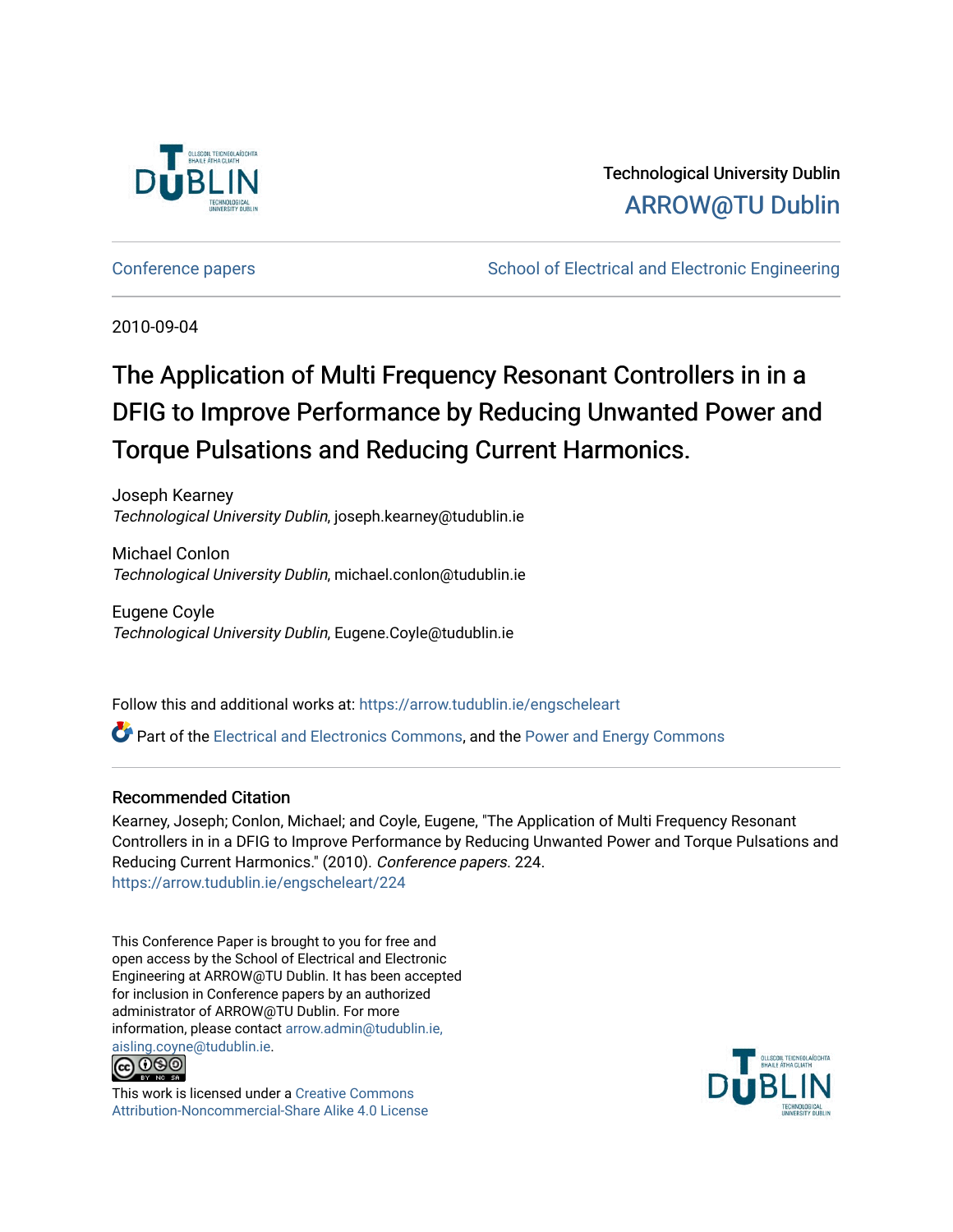# The Application of Multi Frequency Resonant Controllers in in a DFIG to Improve Performance by Reducing Unwanted Power and Torque Pulsations and Reducing Current Harmonics.

Joseph Kearney

*Dublin Institute of Technology, Ireland*  Joseph.kearney@dit.ie

Michael F Conlon

*Dublin Institute of Technology, Ireland*  Michael.Conlon@dit.ie

*Abstract-* **The paper describes a method to control the rotorside and grid side converters in a DFIG when subjected to the effects of network voltage unbalance conditions. Multi Frequency Resonant Controllers are incorporated into the grid side and rotor side converters to assist in the control functions. The Resonant Controllers are tuned to twice the network frequency to assist in the control of power and torque pulsations and to three times the network frequency to assist in the control of the generated third harmonic currents. A DFIG model is implemented in Matlab/Simulink and simulations show the reduction in power and torque oscillations and a reduction in the 3rd harmonic currents generated as a result of the applied voltage unbalance.** 

#### *Index Terms***—DFIG, Voltage Unbalance, Wind Energy**

#### I. INTRODUCTION

In a DFIG both the stator and the rotor converter are connected directly to the grid and thus any voltage problems on the network can affect both the induction generator and the rotor converter. The process described in this paper involves modifying the standard DFIG control structures of both the rotor-side and the grid-side converters. The control structures combine proportional integral (PI) controller and parallel resonant (R) controllers in a multi-frequency proportional resonant (MFPR) controller implemented in the positive stator voltage orientated synchronous reference frame (SVO) [2, 3].

The resonant controllers are incorporated into the rotor side and grid side converters to assist in the control of the power, torque and dc link oscillations due to network voltage unbalance conditions and also to control 3rd harmonic currents generated. The method investigated in this paper also integrates the control variables of both the rotor-side and grid-side converters in a coordinated fashion and shows it is possible to reduce both the DFIG power and torque pulsations.

#### II. SIMULATION STUDY

The DFIG wind turbine in this study is modelled in Matlab/Simulink [1] to analyse the behaviour of the DFIG to grid voltage unbalance. The system under investigation consists of a single DFIG connected to a simple network and further details can be obtained in [10].

#### III. METHOD OF CONTROLLING DFIG DURING VOLTAGE UNBALANCE CONDITIONS

Eugene Coyle *Dublin Institute of Technology, Ireland*  Eugene.Coyle@dit.ie

To reduce the power and torque pulsations as a result of network voltage unbalance it is necessary to modify the control structure of the rotor side converter. The traditional control structure of a DFIG can be modified to incorporate routines for positive and negative sequence control [3, 6, 8]. The idea is to control the positive and negative sequence components independently.

In an unbalanced network the stator apparent power can be expressed in terms of positive and negative sequence components [3, 4, 5]. Due to these components it is necessary to analyse the DFIG per-phase equivalent circuit in the positive and negative sequence dq reference frames.

During network voltage unbalance conditions and assuming no zero sequence components the positive and negative sequence currents of the fundamental frequency and the  $3<sup>rd</sup>$  harmonic currents at the frequencies of  $-2\omega_e$ and  $3\omega_e$  are investigated in this paper.

The positive, negative and  $3<sup>rd</sup>$  harmonic reference frames can be described by Fig. 1, where both the rotor side converter and grid side converter are controlled in the SVO, (stator voltage reference frame). Observing Fig. 1 the transformation between  $\alpha\beta$ ,  $dq^+$ , dq<sup>-</sup> and dq<sup>3+</sup> reference frames is given as:

$$
V_{dq}^{+} = V_{\alpha\beta}e^{-j\omega_{e}t}, \qquad V_{dq}^{-} = V_{\alpha\beta}e^{j\omega_{e}t} \qquad (1)
$$

$$
V_{dq}^{+} = V_{dq}^{-}e^{-2j\omega_{e}t}, \quad V_{dq}^{-} = V_{dq}^{+}e^{2j\omega_{e}t} \tag{2}
$$

$$
V_{dq}^{+} = V_{dq}^{3+} e^{2j\omega_{e}t}, \qquad V_{dq}^{3+} = V_{dq}^{+} e^{-2j\omega_{e}t} \tag{3}
$$

where superscripts  $(+)$  and  $(-)$  represent the positive and negative sequence reference frames, respectively.

Including the third harmonic components the voltage and current vectors can be expressed in terms of the positive and negative sequence and harmonic components as:

$$
F_{dqs}^{+} = F_{dqs+}^{+} + F_{dqs-}^{-}e^{-2j\omega_{e}t} + F_{dqs3+}^{3+}e^{2j\omega_{e}t}
$$
 (4)

 $F_{dqs}^{3+}$ <sup>3+</sup><sub>3+</sub> refers to the 3<sup>rd</sup> harmonic components in the positive synchronous reference frame rotating at an angular velocity of 3ω*<sup>e</sup>* . The previously defined negative sequence  $2<sup>nd</sup>$  harmonic components rotate at a speed of  $-2\omega_e$  (angle -2 $\theta_e$ ; difference between positive axis  $(d^+)$  and negative sequence axis  $(d)$  and the third harmonic components rotate at a speed of  $+2\omega_e$  (angle  $2\theta_e$ ; difference between  $3^{rd}$ harmonic axis  $(d<sup>+</sup>)$  and positive axis  $(d<sup>+</sup>)$ ).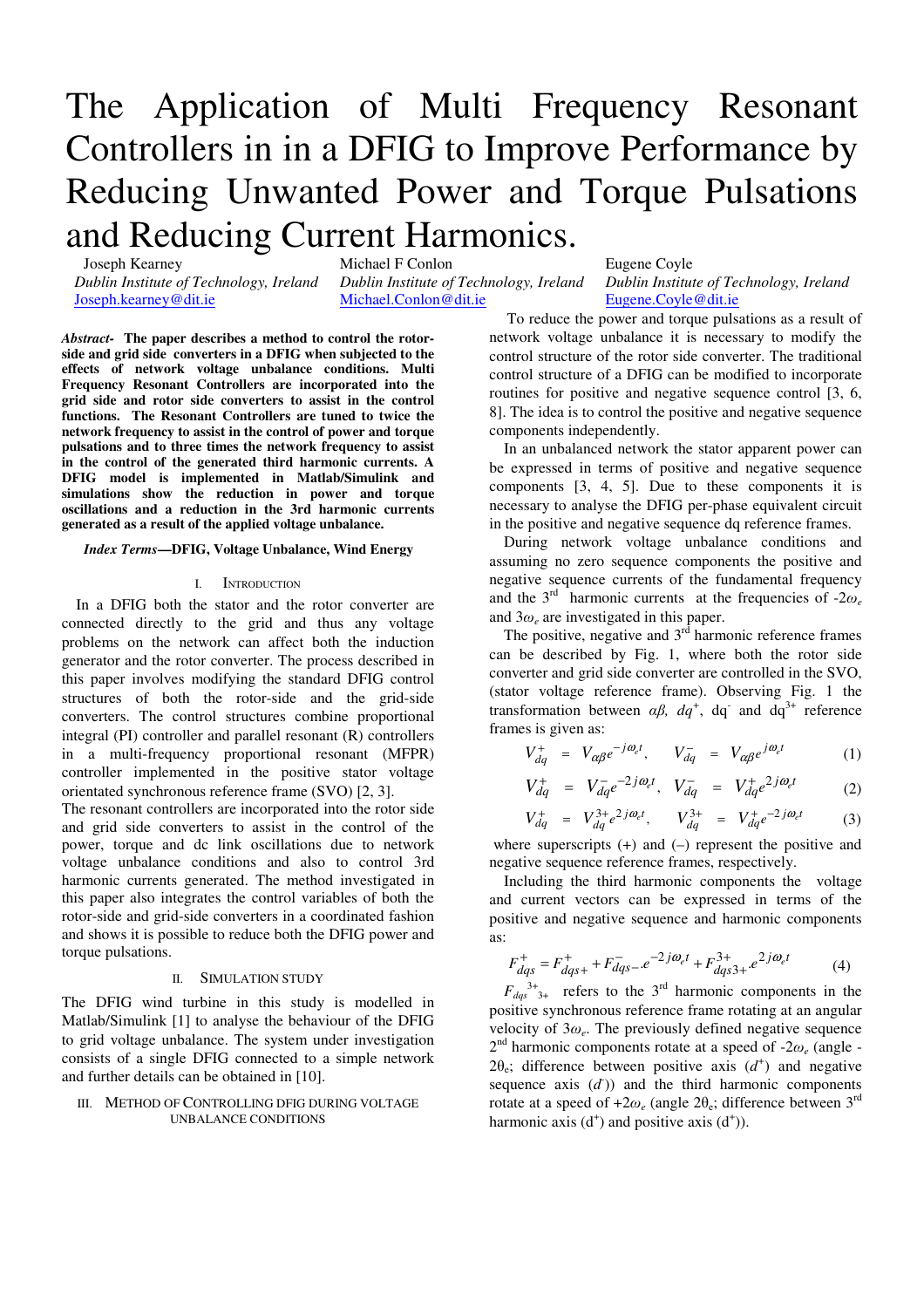

**Fig.. 1 dq Negative Sequence and 3rd Harmonic Rfeerence Frames** 

#### IV. ROTOR SIDE CONTROL

Using the equations for positive and negative sequence voltages and currents the apparent power of the converter can be calculated to improve the effects of voltage unbalance. The stator output apparent power can be described in the positive sequence reference frame as [3, 6]:

$$
S = P_S + jQ_S = -\frac{3}{2}V_{dqs}^+ I_{dqs}^+ \tag{5}
$$

where the superscript  $(+)$  indicates the positive sequence reference frame and  $V_{dq}^+ = V_d^+ + jV_q^+$  and  $I_{dq}^+ = I_d^+ + jI_q^+$ . Equation  $(5)$  can be expanded as  $[3, 4, 5, 8]$ :

$$
S = -\frac{3}{2L_s} \left( \left( V_{dgs+}^+ + V_{dqs-}^- e^{-j2\omega_c t} \right) \left( I_{dgs+}^+ + (I_{dqs-}^- e^{-j2\omega_c t})^* \right) - L_m \left( V_{dgs+}^+ + V_{dgs-}^- e^{-j2\omega_c t} \right) \left( I_{dgr+}^+ + (I_{dgr-}^- e^{-j2\omega_c t})^* \right) \right) \tag{6}
$$

When (6) is multiplied out and expanded in term of *d* and *q* positive and negative terms, the terms for active and reactive power can be obtained as:

$$
S = P_s + jQ_s = (P_{so_{av}} + P_{ssin2} \sin(2\omega_s t) + P_{scos2} \cos(2\omega_s t))
$$
  
+  $j(Q_{so_{av}} + Q_{ssin2} \sin(2\omega_s t) + Q_{scos2} \cos(2\omega_s t))$  (7)

where  $P_{so}$ ,  $P_{s \sin 2, \text{ and }} P_{s \cos 2, \text{ are the dc average, sine and}}$ cosine terms respectively, of twice the network frequency contained in the stator active power.

The sine and cosine terms in (7) can be equated to the expansion of (6) and then put equal to zero to obtain reference values for power and torque as illustrated in [6, 7, 8]. The negative sequence *Idqs* compensating reference values for the for power and torque are respectivelly:

$$
I_{qr-}^{-} = \frac{2.V_{qs-}^{-}}{\omega_e L_m} + \frac{1}{V_{ds+}^{+}} \left( V_{ds-}^{-} I_{qr+}^{+} - V_{qs-}^{-} I_{dr+}^{+} \right)
$$
(8)

$$
I_{dr-}^{-} = -\frac{2V_{ds-}^{-}}{\omega_e L_m} + \frac{1}{V_{ds+}^{+}} \left( V_{qs-}^{-} I_{qr+}^{+} - V_{ds-}^{-} I_{dr+}^{+} \right)
$$
(9)

$$
I_{dr-}^{-} = \frac{1}{V_{ds+}^{+}} \Big[ V_{qs-}^{-} J_{dr+}^{+} - V_{ds-}^{-} J_{qr+}^{+} \Big] \tag{10}
$$

$$
I_{qr-}^{-} = \frac{1}{V_{ds+}^{+}} \Big[ V_{ds-}^{-} J_{dr+}^{+} + V_{qs-}^{-} J_{qr+}^{+} \Big] \tag{11}
$$

The decoupled compesating equations (8)-(11) are introduced into the stator voltage oriented control (SVO) of the rotor-side converter. These currents can be incorporated into the vector control scheme shown in Fig. 4 where *PI*

controllers are applied to control rotor current and shaft speed.

#### V. MULTI FREQUENCY PROPORTIONAL RESONANT **CONTROLLER**

 Methods to control DFIG's during voltage unbalance conditions include parallel current control techniques operated in the positive and negative sequence reference frames to control the respective positive and negative sequence control currents  $I_{dqr}^+$ ,  $I_{dqr}^-$ ,  $I_{dqg}^+$  and  $I_{dqg}^-$  in the rotor side and grid side converters [7, 8]. An alternative method is to use a multi-frequency resonant controller in parallel with the *PI* current controller, called a multifrequency proportional resonant (MFPR) controller [6]. The MFPR controller requires less positive and negative sequence decomposition and thus less time delay and errors [11].

According to (7) it is clear that during conditions of network voltage unbalance conditions the voltage, current and flux all contain both dc values of the positive sequence components and double frequency (2ω*e*) ac values of the negative sequence components in the  $dq^+$  reference frame. The dc components are regulated normally by the *PI* controller however this controller cannot regulate the double frequency components. The negative sequence control currents  $I_{dqr}$  have a frequency of  $2\omega_e$  (100 Hz) and to control these currents adequately it is thus necessary to use a controller that is tuned to 100 Hz. Voltage unbalance can also introduce harmonic currents into power converters. In this paper the 3rd harmonic currents were found to be the most significant. The 3rd harmonic currents have a frequency of  $3\omega_e$  (150 Hz) and to control these currents adequately it is thus necessary to use a controller that is tuned to 150 Hz. A multi-frequency proportional resonant (MFPR) controller is implemented in the rotor side current controller for directly controlling both the positive and negative sequence components [11, 12]. The voltage reference output of the MFPR controller can be described as:

$$
V_{dqr}^{e+} = \left( \int_{dqr}^{e+} + I_{dqr}^{e+} + I_{dqr}^{e+} \right) - I_{dqr}^{e+} \left( k_p + \frac{k_i}{s} + k_i R \left( \frac{s}{s^2 + s2\alpha + (2\alpha + 1)} \right) \right)
$$
\n
$$
+ k_i R \left( \frac{s}{s^2 + s2\alpha + (3\alpha + 1)} \right)
$$
\n
$$
(14)
$$

In (14)  $\omega_e$  is the resonance frequency of the controller,  $K_p$ and  $K_i$  are the proportional gain and the integral gains respectively of the rotor side current controler. The reference currents  $I_{dqr}^{e^{+*}}$ ,  $I_{dqr}^{e^{2+*}}$ ,  $I_{dqr}^{e^{3+*}}$  are the positive sequence current, the negative sequence reference current and the third-harmonc reference current respectivelly, all transferred into the positive sequence reference frame.

 The MFPR controller has a very high gain around the resonance frequency and it eliminates the steady state error between the reference and the measured signal. The width of the frequency band around the resonance point depends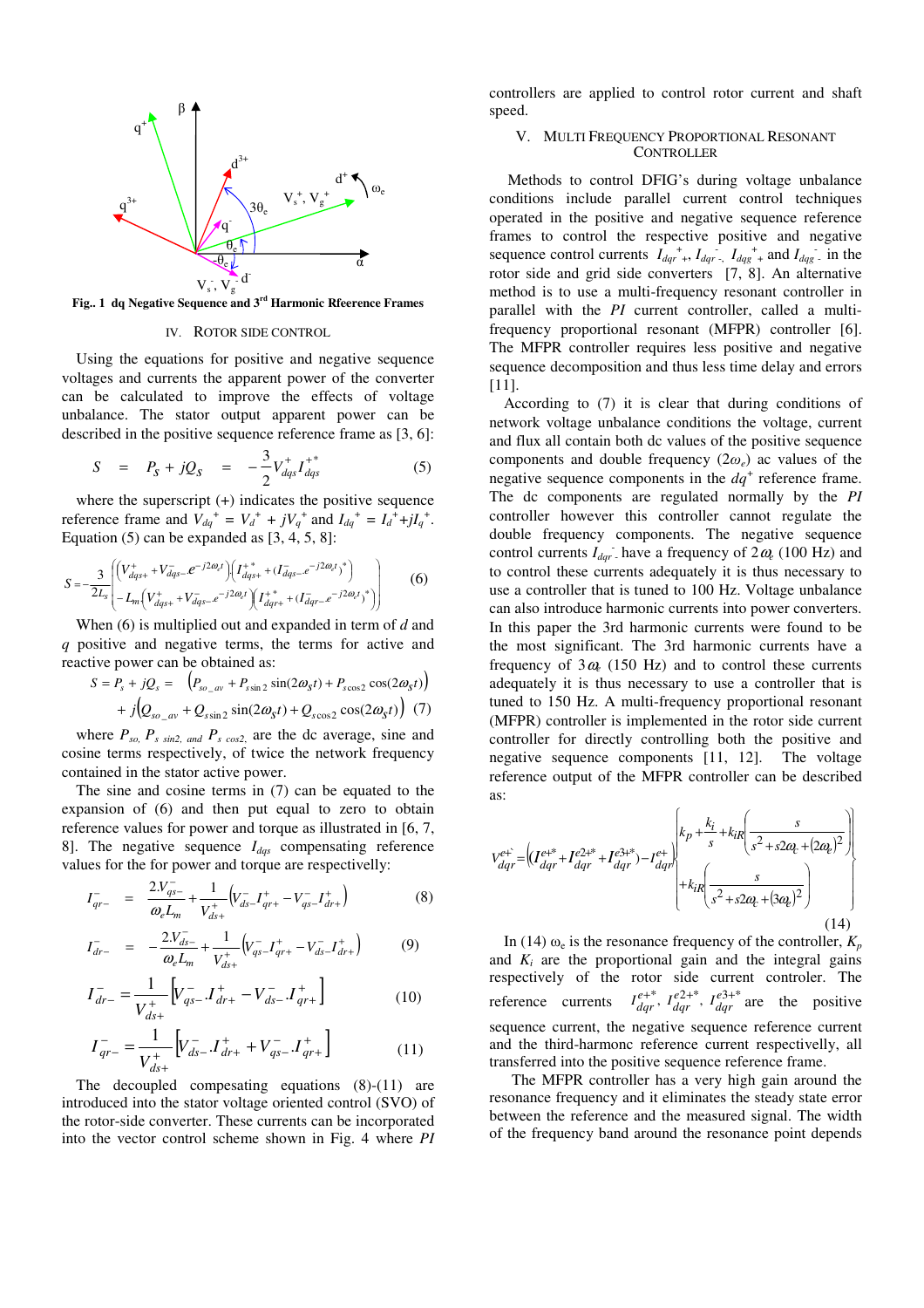on the integral gain value. A small value produces a very narrow band, whereas a large value produces a wider band. The cut-of frequency  $\omega_c$  in (14) also increases the bandwidth. The Bode plots of the resonant controller for the negative sequence control  $(2\omega_e)$  and for 3rd harmonic control  $(\frac{3\omega_e}{})$  and for for integral gains  $k_{iR}$  of 100, 200, 500, 1000 and 2000, with  $\omega_c$  set to 5 are shown in Fig. 2.. As can be observed this type of controller can achieve a very high gain in a frequency band around the resonance frequency



Figure 2: Bode plot of Resonant Controllers tuned to  $2w_e$ and 3w<sup>e</sup> : gains ranging form 100 (narrow band) to 2000 (wide band).

A control scheme incorporating a *PI* controller in parallel with a resonant  $(R)$  controllers tuned to twice the network frequency (100 Hz) and three times the network fequency (150Hz) is implemented as shown in Fig. 4. The discrete *PI&R* controller shown is implemented in the  $dq^+$  reference frame in the program Matlab/Simulink.

The resonant controllers for the 2nd and 3rd harmonic currents in the rotor side converter are given in the continuous and digital domans respectivelly as:



**Fig.. 3 Grid & Rotor Side MFPR Controllers** 

The rotor currents are transformed into the positive sequence  $dq^+$  and negative  $dq^-$  sequence reference frames, using the rotor slip angle  $\theta_{sl}$ . Band-stop (notch) filters tuned at  $2\omega_e$  are then used to remove the oscillating terms, and

leave the respective positive and negative sequence control currents  $I_{dqr}^+$  and  $I_{dqr}$ .



**Fig. 4. Rotor Side Converter Parallel Unbalance Control Structure** 

The four reference currents  $I_{dr}^{+*}$ ,  $I_{qr}^{+*}$ ,  $I_{dr}^{+*}$ ,  $I_{dr}^{+*}$ ,  $I_{qr}^{3+*}$  and  $I_{dr}^{3+*}$  are all dc signals separated in the respective positive, negative and 3rd harmonic sequence reference frames as shown in Fig. 1. The negative sequence components obtained are then incorporated into the positive sequence control loop. In this paper reactive power control is not used and the reference  $I_{qr}^+$  is set = 0.

#### VI. GRID SIDE CONVERTER CONTROL

The control structure for the grid-side converter is based on the decoupled *d-q* vector control methods as previously outlined for the rotor-side converter and [12]. The grid-side converter controls the dc link voltage and can also control reactive power. Using the equations for positive and negative sequence voltages and currents the apparent power of the converter can be power can be described as [7]:

$$
S = P_g + jQ_g = \frac{3}{2}V_{dqg}^+ I_{dqg}^{+*} \tag{17}
$$

And from [12]:

$$
S = \frac{3}{2} \left( \begin{pmatrix} V_{dqg+}^{+} + V_{dqg-}^{-}e^{-j2\omega_{e}t} + V_{dqg3+}^{+3}e^{j2\omega_{e}t} \end{pmatrix} x \begin{pmatrix} 18 \end{pmatrix} \right)
$$
\n
$$
(18)
$$

The positive, negative and 3rd harmonic sequence reference currents  $I_{dg}^{\dagger}$ ,  $I_{gg}^{\dagger}$ ,  $I_{dg}^{\dagger}$ ,  $I_{dg}^{\dagger}$ ,  $I_{qr}$ ,  $I_{dg}^{\dagger}$ , and  $I_{gg}^{\dagger}$ , are obtained as [12]:

$$
I_{dg+}^{+} = \frac{1}{v_{dg+}^{+}} \begin{bmatrix} \frac{2}{3} P_o - V_{dg}^{-} - V_{gg}^{-} - V_{gg}^{-} - H_{qg-}^{-} \\ + V_{dg+}^{3+} + V_{dg+}^{3+} + V_{dg+}^{3+} + V_{gg+}^{3+} \end{bmatrix}
$$
(19)

$$
I_{dg-}^- = \frac{1}{v_{dg+}^+} \Big[ v_{dg-}^- I_{dg+}^+ + v_{gg-}^- I_i_{gg+}^+ \Big] \tag{20}
$$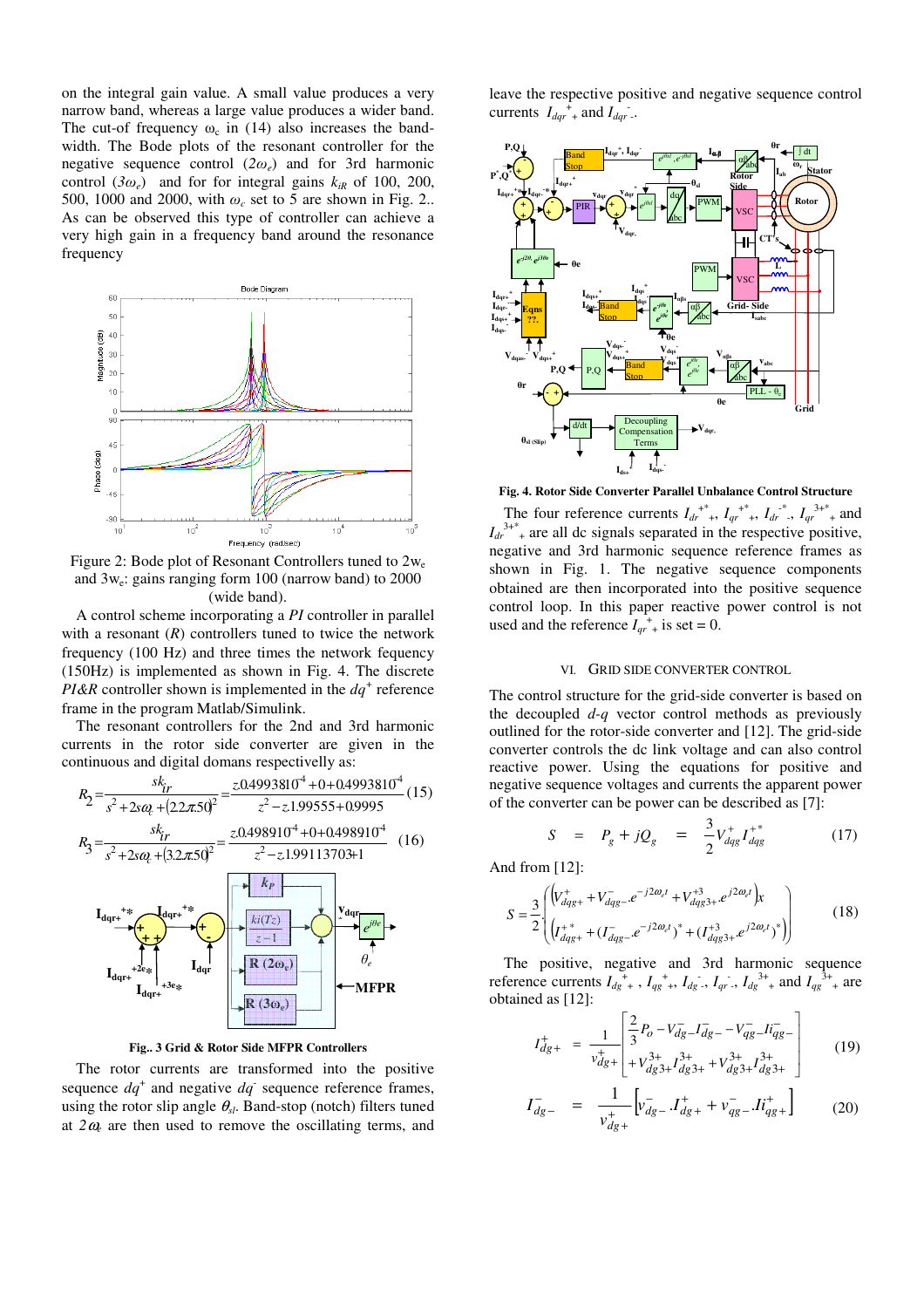$$
I_{qg-}^- = \frac{1}{v_{dg+}^+} \left[ v_{dg-}^- i_{dg+}^+ - v_{dg-}^- i_{gg+}^+ \right] \tag{21}
$$

$$
I_{dg+}^{3+} = -\frac{1}{v_{dg+}^{+}} \begin{bmatrix} V_{dg+}^{+} I_{dg-}^{-} + (V_{dg-}^{-} + V_{dg+}^{3+}) I_{dg+}^{+} \\ + (V_{gg-}^{-} + V_{gg+}^{3+}) I_{gg+}^{+} \end{bmatrix}
$$
 (22)

$$
I_{qg+}^{3+} = -\frac{1}{v_{dg+}^{+}} \begin{bmatrix} V_{dg+}^{+} & V_{qs-}^{-} + (V_{qs-}^{-} - V_{qs+}^{3+}) + (V_{qs+}^{-} - V_{qs+}^{3+}) + (V_{qs-}^{-} - V_{qs+}^{3+}) + (V_{qs-}^{-} - V_{qs+}^{3+}) + (V_{qs-}^{-} - V_{qs+}^{3+}) + (V_{qs-}^{-} - V_{qs+}^{3+}) + (V_{qs-}^{-} - V_{qs+}^{3+}) + (V_{qs-}^{-} - V_{qs+}^{3+}) + (V_{qs-}^{-} - V_{qs+}^{3+}) + (V_{qs-}^{-} - V_{qs+}^{3+}) + (V_{qs-}^{-} - V_{qs+}^{3+}) + (V_{qs-}^{-} - V_{qs+}^{3+}) + (V_{qs-}^{-} - V_{qs+}^{3+}) + (V_{qs-}^{-} - V_{qs+}^{3+}) + (V_{qs-}^{-} - V_{qs+}^{3+}) + (V_{qs-}^{-} - V_{qs+}^{3+}) + (V_{qs-}^{-} - V_{qs+}^{3+}) + (V_{qs-}^{-} - V_{qs+}^{3+}) + (V_{qs-}^{-} - V_{qs+}^{3+}) + (V_{qs-}^{-} - V_{qs+}^{3+}) + (V_{qs-}^{-} - V_{qs+}^{3+}) + (V_{qs-}^{-} - V_{qs+}^{3+}) + (V_{qs-}^{-} - V_{qs+}^{3+}) + (V_{qs-}^{-} - V_{qs+}^{3+}) + (V_{qs-}^{-} - V_{qs+}^{3+}) + (V_{qs-}^{-} - V_{qs+}^{3+}) + (V_{qs-}^{-} - V_{qs+}^{3+}) + (V_{qs-}^{-} - V_{qs+}^{3+}) + (V_{qs-}^{-} - V_{qs+}^{3+}) + (V_{qs-}^{-} - V_{qs+}^{3+}) + (V_{qs-}^{-} - V_{qs+}^{3+}) + (V_{qs-}^{-} - V_{qs+}^{3+}) + (V_{qs-}^{-} - V_{qs+}^{3+}) + (V_{qs-}^{-} - V_{qs+}^{3+}) + (V_{qs-}^{-} - V_{qs+}^{3+}) + (V_{qs-}^{-} - V_{qs+}^{3+}) + (V_{qs-}^{-} - V_{qs+}^{3+}) + (V_{qs-}^{-}
$$

Similar to the rotor side converter a multi-frequency proportional resonant (MFPR) grid side current controller can be implemented for directly controlling both the positive and negative sequence components [11, 12]. The voltage reference output of the *PI&R* controller can be described as:





 $(24)$ 

The control for the grid side converter is illustrated in Fig. 5.

#### VII.COORDINATED CONTROL

 A method to control both the power oscillations and the torque pulsations in a DFIG, by analysing the rotor side converter which controls the stator power in the stator flux oriented reference frame and the control of the grid side converter in the grid voltage reference frame was investigated in [9]. The total apparent power of a DFIG is [5]:

$$
S = P_T + jQ_T = -\frac{3}{2} \left( V_{dqs}^+ I_{dqs}^* + V_{dqr}^+ I_{dqr}^* \right) \tag{25}
$$

The total real power in equation (18) is the sum of the real power from the stator  $P_s$  and the grid side converter  $P_G$ ,  $P_T$  $= P_s + P_g$ . Under voltage unbalance conditions the total real power can be descrobed as [12]:

$$
P_T = (P_{s_{\text{av}}} + P_{s_{\text{v}} \sin 2} \sin(2\theta_e) + P_{s_{\text{v}} \cos 2} \cos(2\theta_e)) + (P_{og} + P_{s_{\text{av}} \sin(2\theta_g)} + P_{c_{\text{av}} \cos(2\theta_g)})
$$
(26)

The rotor side converter and the grid side converter are both controlled in the grid or stator voltage reference frame (SVO), see Fig. 1 and therefore  $\theta_e = \theta_g$  and (19) can be described as:

$$
P_T = (P_{s_{-}av} + P_{og}) + (P_{s_{-}sin 2} + P_{s2g})sin(2\theta_e) + (P_{s_{-}cos 2} + P_{c2g})cos(2\theta_e t)
$$
 (27)

In (27) letting  $P_{s\_sin2} = -P_{s2g}$  and  $P_{c\_cos2} = -P_{c2g}$  then the total real power becomes  $P_T = (P_{s_0} - P_{og})$ . For  $P_{s_2} = -P_{g_0} - P_{g_1}P_{og}$ *Ps\_sin2*, and with the rotor side converter *d-*axis aligned with stator or grid voltage and the grid side converter *d-*axis also aligned with the grid voltage will result in  $V_{qs}^+$  + =  $V_{qg}^+$  + = 0 and (27) becomes [12]:

$$
P_{s2g} = \frac{3}{2} \left( V_{qg}^{-} I_{dg+}^{+} - V_{dg}^{-} I_{qs+}^{+} - 0 + V_{ds+}^{+} I_{gg-}^{-} \right) =
$$
  

$$
\left\{ -P_{s} \sin 2 = \frac{3}{2\omega_e L_s} \left( V_{qs}^{-} V_{ds+}^{+} + 0 + 0 + V_{ds+}^{+} V_{gs-}^{-} \right) - \frac{3L_m}{2L_s} \left( V_{qs}^{-} I_{dr+}^{+} - V_{ds-}^{-} I_{qr+}^{+} + 0 + V_{ds+}^{+} I_{qr-}^{-} \right) \right\}
$$
(28)

And solving (28) to get the grid side reference current  $I_{qg}$ :

$$
I_{qg-}^{-} = \frac{1}{V_{dg+}^{+}} \left[ -V_{qg-}^{-} I_{dg+}^{+} + V_{dg-}^{-} I_{gg+}^{+} \right] + \frac{2}{\omega_{e} L_{s} V_{dg+}^{+}} (V_{qs-}^{-} V_{ds+}^{+})
$$
\n
$$
- \frac{L_{m}}{L_{s} V_{dg+}^{+}} (V_{qs-}^{-} I_{dr+}^{+} - V_{ds-}^{-} I_{qr+}^{+} + V_{ds+}^{+} I_{qr-})
$$
\n
$$
(29)
$$

Similarly for  $P_{s\_cos2} = -P_{c2g}$  the reference current  $I_{dg}$  can be obtained as:

$$
I_{dg-}^{-} = -\frac{1}{V_{dg+}^{+}} \Big[ V_{gg-}^{-} J_{ds+}^{+} + V_{dg-}^{-} J_{gs+}^{+} \Big] + \frac{2}{V_{dg+}^{+} \omega_{e} L_{s}} \Big( V_{ds+}^{+} V_{ds-}^{-} \Big)
$$
  

$$
-\frac{L_{m}}{V_{dg+}^{+} L_{s}} \Big( V_{ds-}^{-} I_{dr+}^{+} + V_{gs-}^{-} I_{qr+}^{+} + V_{ds+}^{+} I_{dr-}^{-} \Big)
$$
(30)

#### VIII. SIMULATION RESULTS

The control schemes of the rotor side and grid side converters as illustrated in Fig.4 and Fig. 5 were implemented in a model in the software program Matlab/Simulink. In the Simulink model a large single phase load is introduced at 0.5s resulting in a voltage unbalance of 8% appearing at the DFIG terminals. This level of voltage unbalance leads to the DFIG generating a current unbalance of 15%. The rise in the levels of voltage and current unbalance at 0.5s from the simulation are shown in Fig. 6.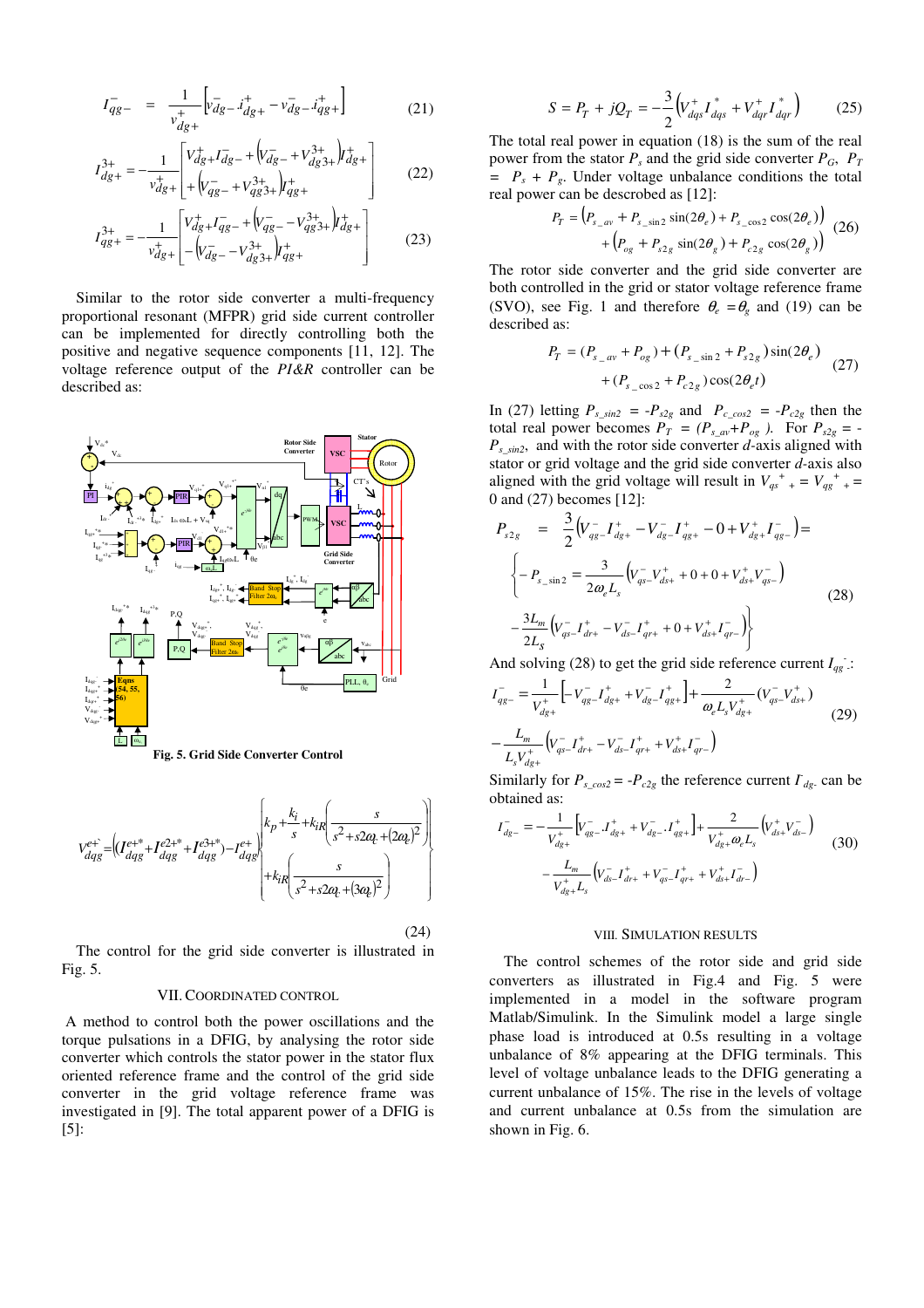

**Fig. 6. DFIG Voltage & Current Unbalance** 



**Fig.. 7(a) DFIG Torque, Stator, Gird Side & Total Power and Grid Side & DFIG 3rd Harmonic Current** 

The compensation technique using the MFPR is configured to control the torque pulsations and the total power oscillations. It can be obsevered that there is good reduction in the torque poulsations and the DFIG total power oscilation. The stator power oscillations are also reduced, however the grid side power oscilaltions are not substantially reduced. This is due to the grid side converter configured to control the DFIG total power oscillations. Also observed in Fig. 7(b) is the increase in third harmonic currents. Fig. 7(c) shows plots to the response of the DFIG when it is also controlled to reduce the amplitude of the 3rd harmonic currents. Where the control response of the torque, stator, grid and total powers are broadly similar to Fig. 7(b) it is clear that there is a reduction in the grid side

In the Matlab/Simulink model compensation techniques are applied at 0.6s. Fig. 6 shows plots of the torque, stator power, grid side power, the DFIG total power and the grid side and DFIG total harmonc currents. Fig. 7(a) illustrates the effects on the DFIG when voltage unbalance is introduced at 0.5s. It is clear that Torque pulsations and power oscillations occur at the stator and grid side of the DFIG. Also observed is the introduction of third-harmonic currents at the grid side and DFIG terminals. When Negative sequence voltage unbalance compensation is introduced in the rotor side and grid side converters at 0.6s the effects can be observed in Fig. 7(b).





**Fig.. 7(b) DFIG Torque, Stator, Gird Side & Total Power and Grid Side & DFIG 3rd Harmonic Current** 

#### **Fig.. 7(c) DFIG Torque, Stator, Gird Side & Total Power and Grid Side & DFIG 3rd Harmonic Current**

3rd harmonic currents and the DFIG total 3rd harmonic currents.

#### IX. CONCLUSION

The control structures of the rotor side and grid side converters in a DFIG were modified to improve the performance during network voltage unbalance conditions. In particular modifications to the control structures to decrease the power and torque oscillation and 3rd harmonic currents was investigated. A model of a DFIG was implemented in Matlab/Simulink with a multifrequency proportional resonant (MFPR) controller incorporated in the rotor side and grid side converters and